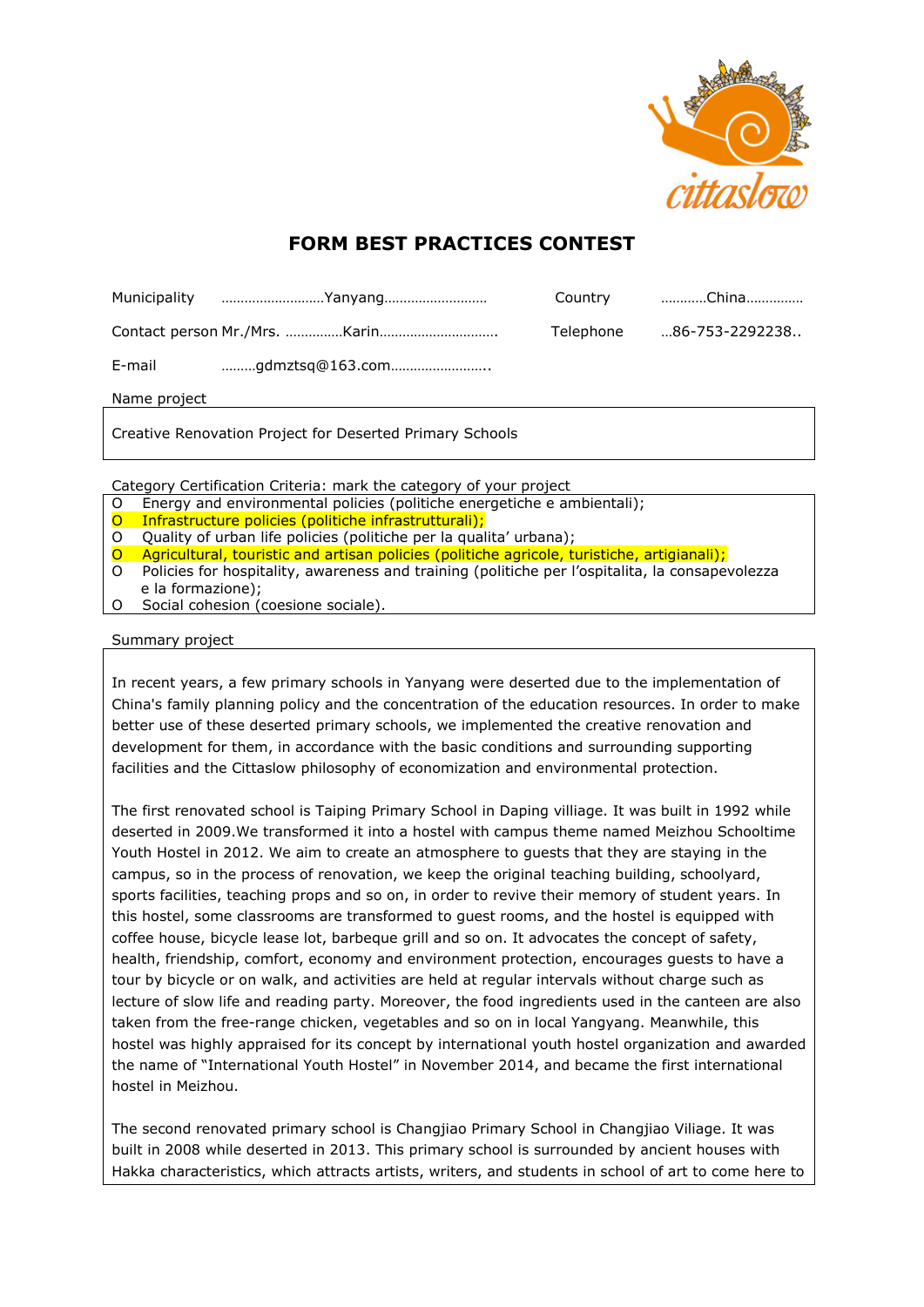

collect folk materials, so it has been transformed to an artistic creation base in 2014. In the process of renovation, we retain the original basic facilities of the school and add much Cittaslow element such as the logo of snail and humanity element such as three-line love letters hung on the trees in the yard created by students. Moreover, many activities are held at fixed period such as lecture of traditional culture and quality-extended training and it becomes a very important site for community activities.

### Goal project

- 1. Reuse the resources of deserted schools and turn waste into wealth.
- 2. Provide accommodations with different characteristics such as campus theme and artistic creation style.
- 3. Promote the Cittaslow philosophy by holding lectures of slow life at regular intervals.
- 4. Employ the local villagers and turn them from farmers to service personnel.

### Result project

Both of Meizhou Schooltime Youth Hostel and Changjiao Artistic Creation Base gain a good reputation from tourists and employ over 20 local villagers as their staff.

Since its opening, Meizhou Schooltime Youth Hostel received over 6000 tourists. Most of the rooms are reserved in weekends and vacations and lots of tourists come here to hold a class reunion and family gathering.

Meanwhile, Changjiao artistic creation base signed cooperation agreement with more than 10 Chinese famous universities such as Sun Yat-Sen University, and numbers of university students will come to Yanyang for folk materials collection and social practice every semester.

## Finance (costs and benefits)

Meizhou Schooltime Youth Hostel is invested by government with a total investment of RMB 3 million (€426.000), and a specialized company named Meizhou Schooltime Youth Hostel Company is set up to carry out all the operation and management. Since its opening, the number of check-in rooms has been over 2000 and it has received over 6000 tourists. While Changjiao Artistic Creation Base is invested by government with a total investment of RMB 1 million (€142.000) and it has received over 2000 tourists since its opening.

Staff (staff involved and use of time)

About 20 local villagers in Yanyang are employed to carry out the operation and management of Meizhou Schooltime Youth Hostel and Changjiao artistic creation base. The whole renovation project lasts for half a year.